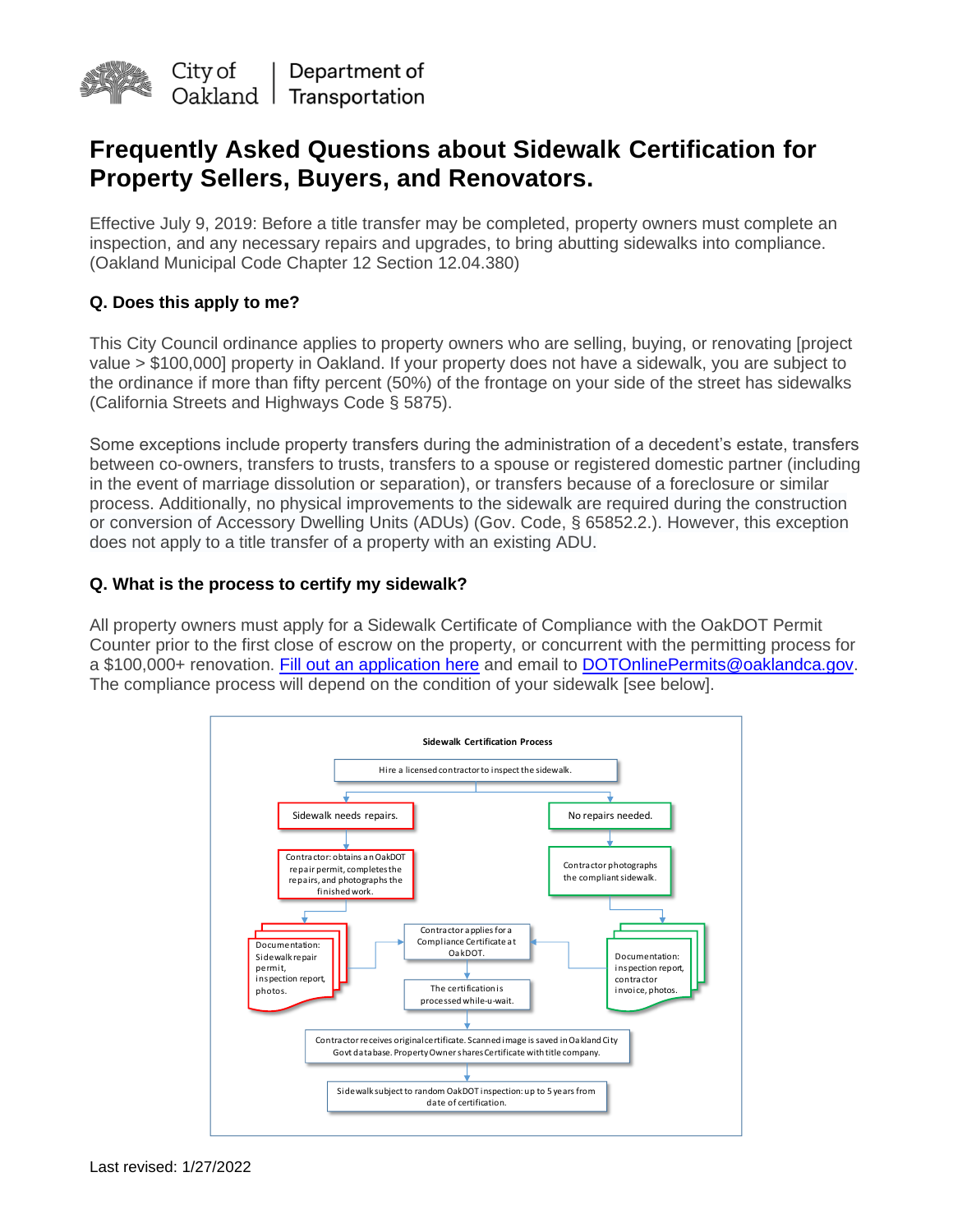

**If your sidewalk requires repair**, you will need to hire a licensed contractor permitted by the City to complete the repairs. After repairs are completed, the licensed contractor (or professional engineer or licensed architect) self-certifies that the work has been performed per code and completes a Sidewalk Certificate of Compliance through the DOT Permit Counter or [DOTOnlinePermits@oaklandca.gov.](mailto:DOTOnlinePermits@oaklandca.gov) Note: You do not need to wait for a City inspection to receive your Sidewalk Certificate of Compliance.

**If your sidewalk does not require repair**, you will need a licensed contractor (or professional engineer or licensed architect) to inspect the sidewalk and to apply for a Sidewalk Certificate of Compliance at the OakDOT Permit Counter or [DOTOnlinePermits@oaklandca.gov.](mailto:DOTOnlinePermits@oaklandca.gov) Again, you do not need to wait for a City inspection to receive your Certificate of Compliance.

**If your property does not have a sidewalk**, *you are subject to the ordinance if more than fifty percent (50%) of the frontage on your side of the street has sidewalks* (per California Streets and Highways Code § 5875)*.* Otherwise, you are not subject to the ordinance, you are not required to obtain a Sidewalk Compliance Certificate, and you do not require any documentation. If you have questions or concerns, please contact the Permit Counter at [DOTOnlinePermits@oaklandca.gov.](mailto:DOTOnlinePermits@oaklandca.gov)

# **Q. How do I know if my sidewalk requires repair?**

Any crack, depression, or vertical offset of more than  $\frac{1}{4}$  inch is considered a defect, per Americans with Disabilities Act (ADA) guidelines.

#### **Q. Which documents will I need to certify my sidewalk?**

Any documents that support the representation made in your application including the inspection report, a detailed contractor's invoice, and photographs of the sidewalk (before and after, as appropriate). Supporting documents will be scanned and added to the certification record in OakDOT's permit database.

#### **Q. How much will it cost to obtain a compliance certificate?**

Applicants pay the standard OakDOT Permit Intake Fee + a 14.75% Records and Technology Fee. As of March 24, 2021, the Intake Fee + 14.75% amounted to \$84.92. Sidewalk repair permits carry a separate fee. Consult the Oakland Master Fee [Schedule](https://www.oaklandca.gov/documents/fiscal-year-2018-2019-master-fee-schedule) for up-to-date fee details.

#### **Q. What if I cannot complete the repair in time?**

If you cannot obtain a Compliance Certificate for your sidewalk before title transfer, you may apply for a Provisional Sidewalk Compliance Certificate which will allow a 120-day extension from the issue date for sidewalk repair work to be completed. The Provisional Sidewalk Compliance Certificate must be issued before title transfer. *Up to two (2) additional 120-day extensions may be issued at request. Full fees apply.* 

During the 120-day extension period, the responsible party, as negotiated between the buyer and seller, shall complete the requirements to obtain a Sidewalk Compliance Certificate by repairing or replacing the sidewalk as necessary. Note that once the title transfer is complete, the new property owner is solely responsible for obtaining the Sidewalk Compliance Certificate.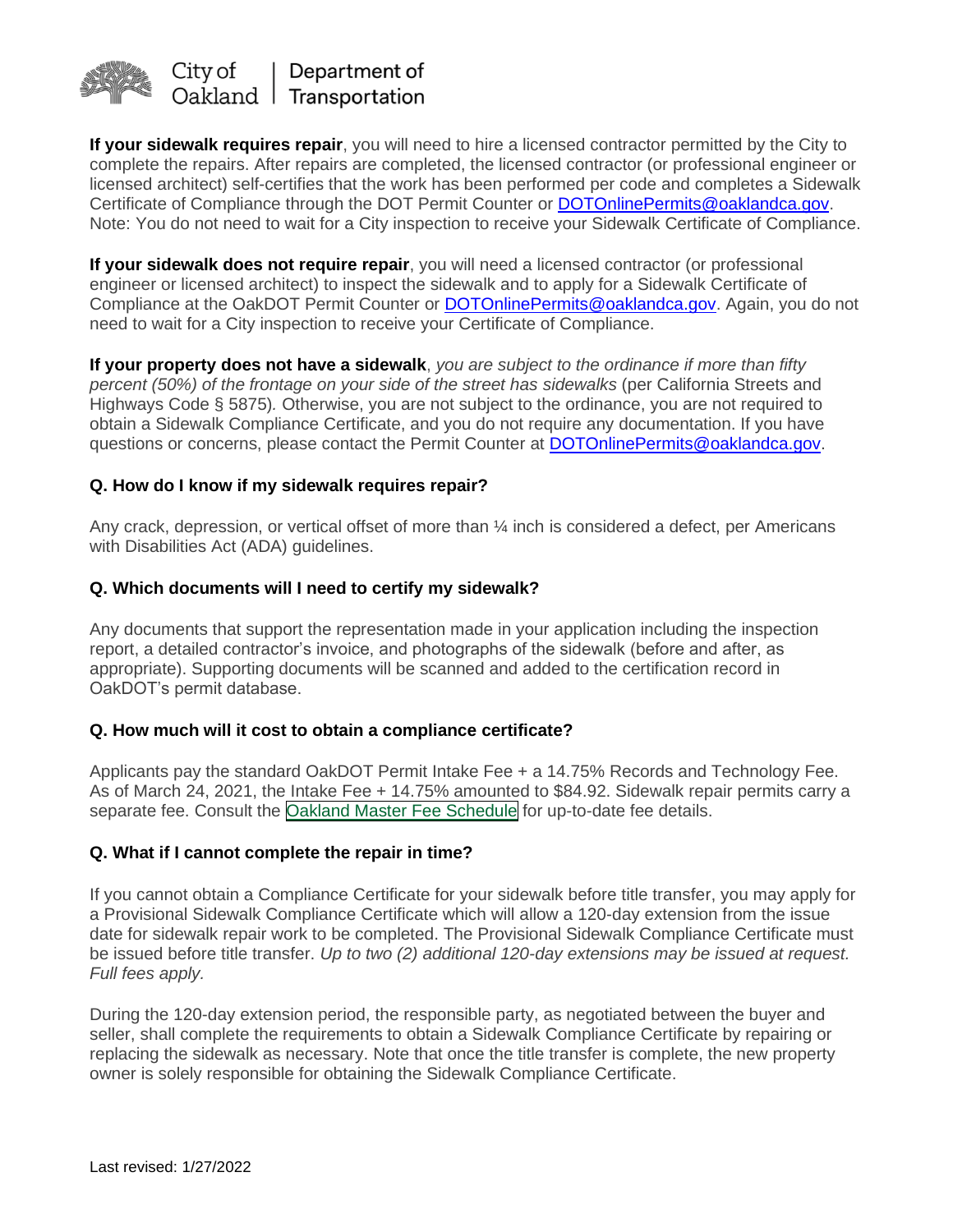

Applicants applying for a Provisional Sidewalk Compliance Certificate will pay the standard OakDOT Permit Intake Fee + a 14.75% Records and Technology Fee. As of March 24, 2021, the Intake Fee + 14.75% amounted to \$84.92 (consult the Oakland Master Fee [Schedule](https://www.oaklandca.gov/documents/fiscal-year-2018-2019-master-fee-schedule) [MFS] for up-to-date fee details). This fee will then be applied towards the final Compliance Certificate once compliance is achieved before the end of the 120-day period.

Failure to comply may result in an OakDOT inspection, and further civil penalties may ensue, up to and including a lien on the subject property.

# **Q. Which types of contractors can certify sidewalk repairs?**

A self-certification inspection shall be conducted by a contractor holding specified "A," "B," "C-8" or "D-6" license and a current valid Oakland Business License.

In addition to the above licenses, if concurrent permitted work is occurring, the contractor permitted to work at the address may inspect and certify the sidewalk so long as their contractor license includes concrete or related construction (e.g. "C-42" or "C-57").

# **Q. How long is the Compliance Certificate effective?**

A Compliance Certificate will be effective for **5 years** after the date of issuance.

You do not need to apply for a new Sidewalk Compliance Certificate if your property has a valid and unexpired Sidewalk Compliance Certificate.

To check if your property has a valid and unexpired Compliance Certificate, [check the City's Accela](https://aca-prod.accela.com/oakland/customization/common/launchpad.aspx)  [permit system here](https://aca-prod.accela.com/oakland/customization/common/launchpad.aspx) for the property address (the certification will appear as the Record Type "OPW – Curb Gutter Sidewalk") or email the OakDOT Permit Counter at [DOTOnlinePermits@oaklandca.gov.](mailto:DOTOnlinePermits@oaklandca.gov)

#### **Q. What if my property is part of a Homeowners Association?**

A Home Owners Association (HOA) or Community Association is a nonprofit corporation or unincorporated association that manages or governs a joint owner development and operates in accordance with governing documents, whether the corporation or association is formally designated or commonly referred to as an HOA or community association. Examples include condominiums, townhomes, planned unit developments, stock cooperatives, and other projects where separately owned individual units or parcels exist in conjunction with a common area.

HOAs or Community Associations are responsible for maintaining, repairing, and certifying sidewalks when sidewalks are a "common element" or a "common area" in governing documents such as the Covenants, Conditions and Restrictions (CC&Rs). The individual unit owners--as a group--are responsible for maintaining repairing, and certifying sidewalks if the HOA or Community Association does not cover sidewalks as a "common element" or a "common area" in governing documents such as the Covenants, Conditions and Restrictions (CC&Rs), or the joint owner development is not managed or governed by a HOA or Community Association.

Each HOA or Community Association should bring all sidewalks adjacent to the development into compliance. The HOA or Community Association will receive a Compliance Certificate once all